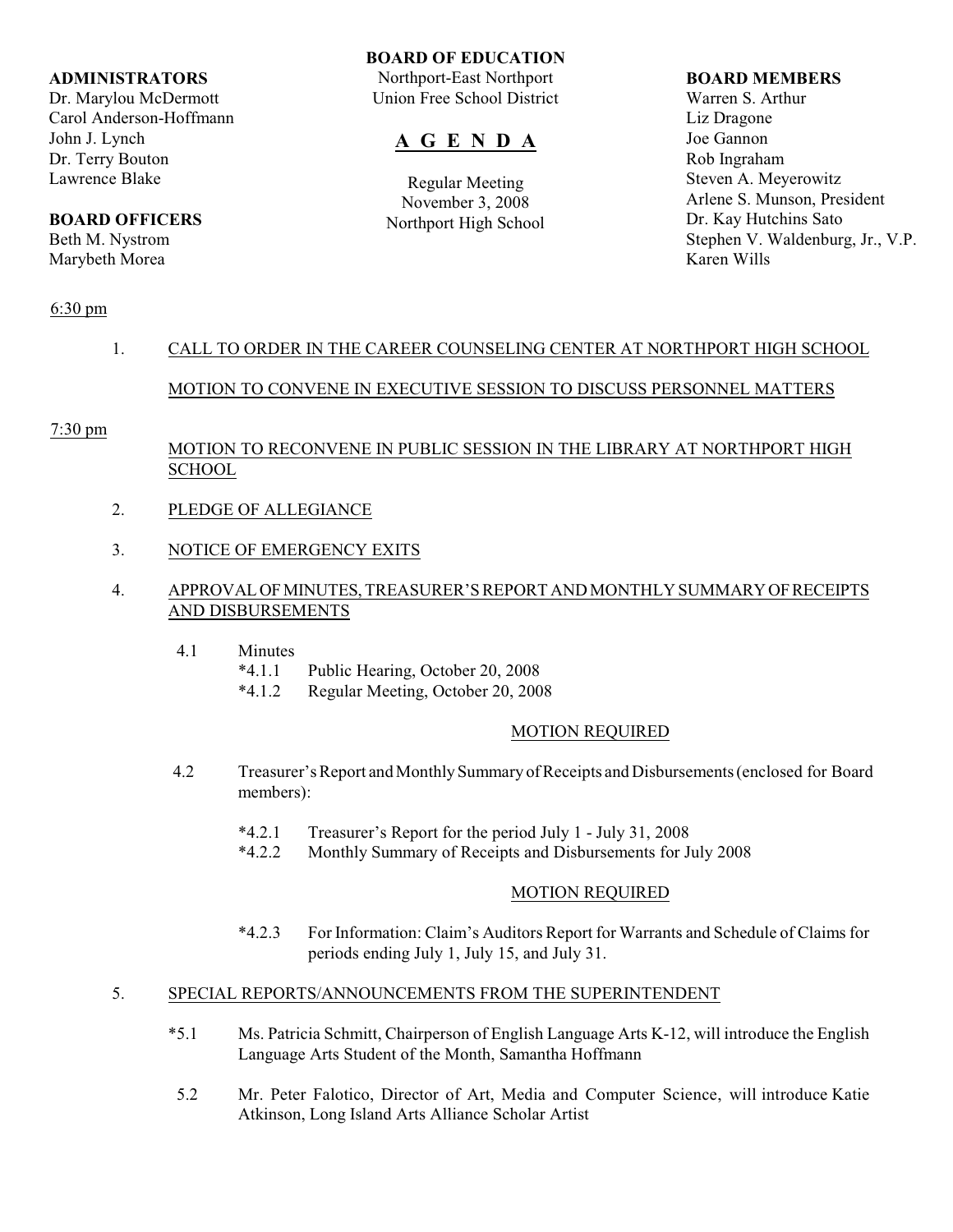\*5.3 Recommendation to receive the Annual Report on Secondary Class Sizes.

### MOTION REQUIRED

- \*5.4 For Information: Report on Course Catalog Changes being considered at Middle Schools and High School - to be forwarded Friday. (Note: The final recommendations will be on the agenda for the December 1, 2008 meeting.)
- 5.5 Review of instructional initiatives in the following areas:
	- \*5.5.1 English Language Arts Ms. Patricia Schmitt presenting
	- \*5.5.2 Library Ms. Sally Herzog presenting
- \*5.6 For Information: Upcoming Meetings

### 6. COMMUNICATIONS

*Please Note: This is the opportunity for persons who had written letters to the Board to speak to the Board regarding the issues raised in their communications. Speakers are asked to keep their comments brief, and to speak for no longer than 5 minutes.*

### 7. PUBLIC PARTICIPATION

*Please Note: Community members are invited to share their questions, comments, or concerns with the school board. When speaking, citizens should state their name and address for the record and limit their presentation to 5 minutes. Where possible, the board will answer factual questions immediately. A written response may be provided when information is not available. If a response would involve discussion of board policy or decisions which might be of interest to citizens not present at the meeting, the board may place the item on a future meeting agenda*.

### 8. SUPERINTENDENT'S REPORT, GENERAL - FOR BOARD ACTION

8.1 Recommendation to approve the following Personnel Schedules:

| $*8.1.1$ | Schedule A   | $\sim 100$        | Certified Staff                |
|----------|--------------|-------------------|--------------------------------|
| $*8.1.2$ | Schedule B   | $\sim 100$        | Non-Instructional Staff        |
| $*8.1.3$ | - Schedule C | $\sim$ $-$        | <b>Salary Transfers</b>        |
| $*8.1.4$ | Schedule D   | <b>Contractor</b> | Extra Pay                      |
| $*8.1.5$ | Schedule J   | $\sim$ $-$        | Committee on Special Education |

### MOTION REQUIRED

### 9. SUPERINTENDENT'S REPORT, FINANCIAL - FOR BOARD ACTION

- 9.1 Recommendation to authorize the administration to apply for the following Suffolk's Edge Teacher Center Grants:
	- \*9.1.1 \$1,500 to be used to fund supplies for year-long environmental projects within the school community.
	- \*9.1.2 \$1,500 to be used to provide portable Playaways for use during reader's workshop and walk, talk and read during recess at Dickinson Avenue Elementary School.